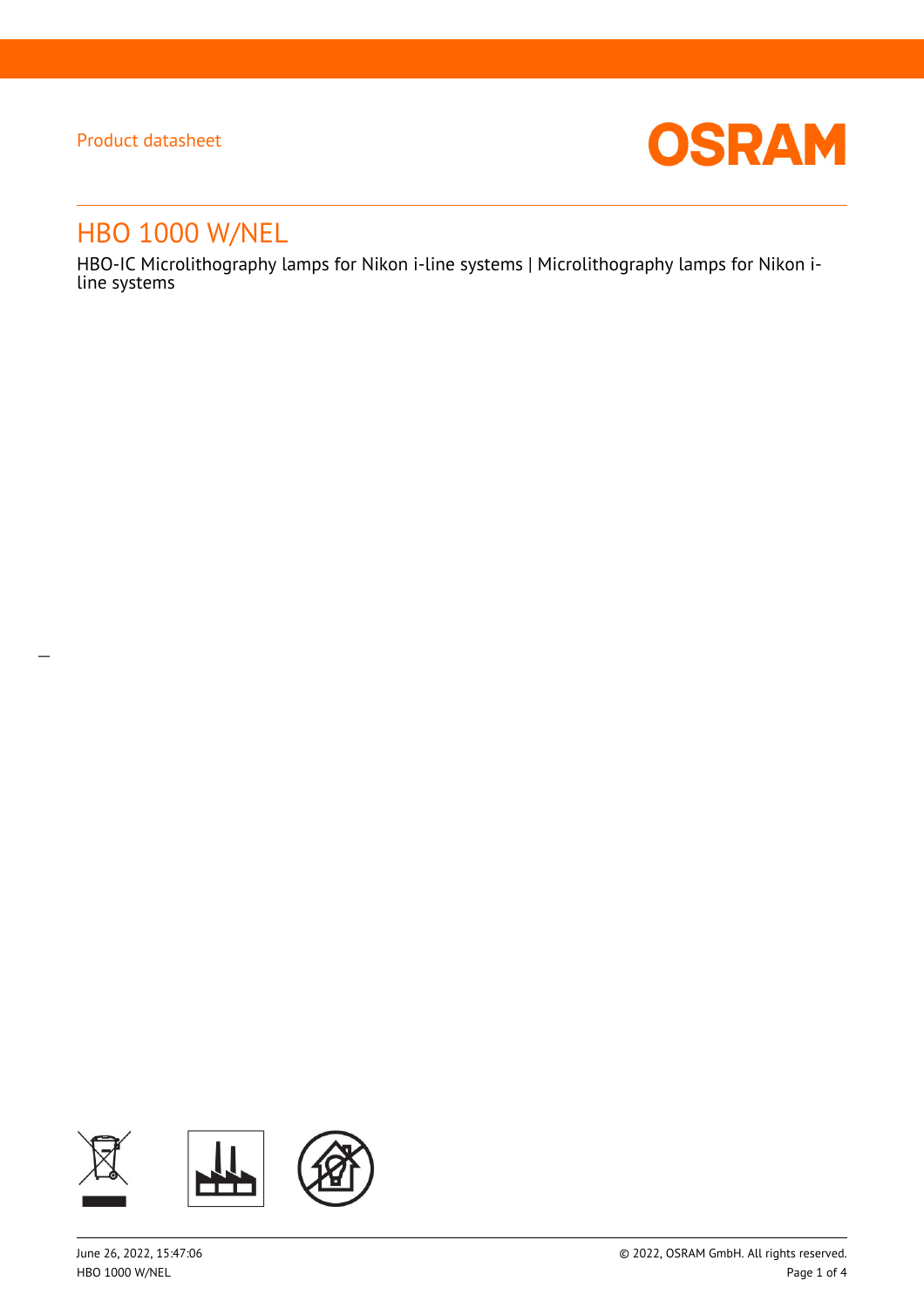#### Technical data

### **Electrical data**

| Nominal voltage        | 47.0 V            |
|------------------------|-------------------|
| <b>Nominal current</b> | 16 A              |
| Type of current        | DC                |
| Rated wattage          | 750.00 W          |
| Nominal wattage        | 750.00  1000.00 W |

### **Dimensions & weight**



| --- |  |  |
|-----|--|--|
|     |  |  |
|     |  |  |
|     |  |  |

| <b>Diameter</b>           | 28.0 mm                 |
|---------------------------|-------------------------|
| Length                    | 187.0 mm                |
| <b>Mounting length</b>    | 190.0 mm                |
| Light center length (LCL) | $84.5$ mm <sup>1)</sup> |
| Electrode gap cold        | $3.0 \text{ mm}$        |

 $1)$  Distance from end of base to tip of anode or cathode (cold)

### **Additional product data**

| Product remark | Lamp suitable for pulsed operation between    |
|----------------|-----------------------------------------------|
|                | 7001000 W/Maximum permissible power 750 W for |
|                | constant power operation                      |

#### **Capabilities**

| <b>Burning position</b> | Other $1$ |
|-------------------------|-----------|
|                         |           |

1) Anode underneath

#### **Environmental information**

### **Information according Art. 33 of EU Regulation (EC) 1907/2006 (REACh)**

**Date of Declaration**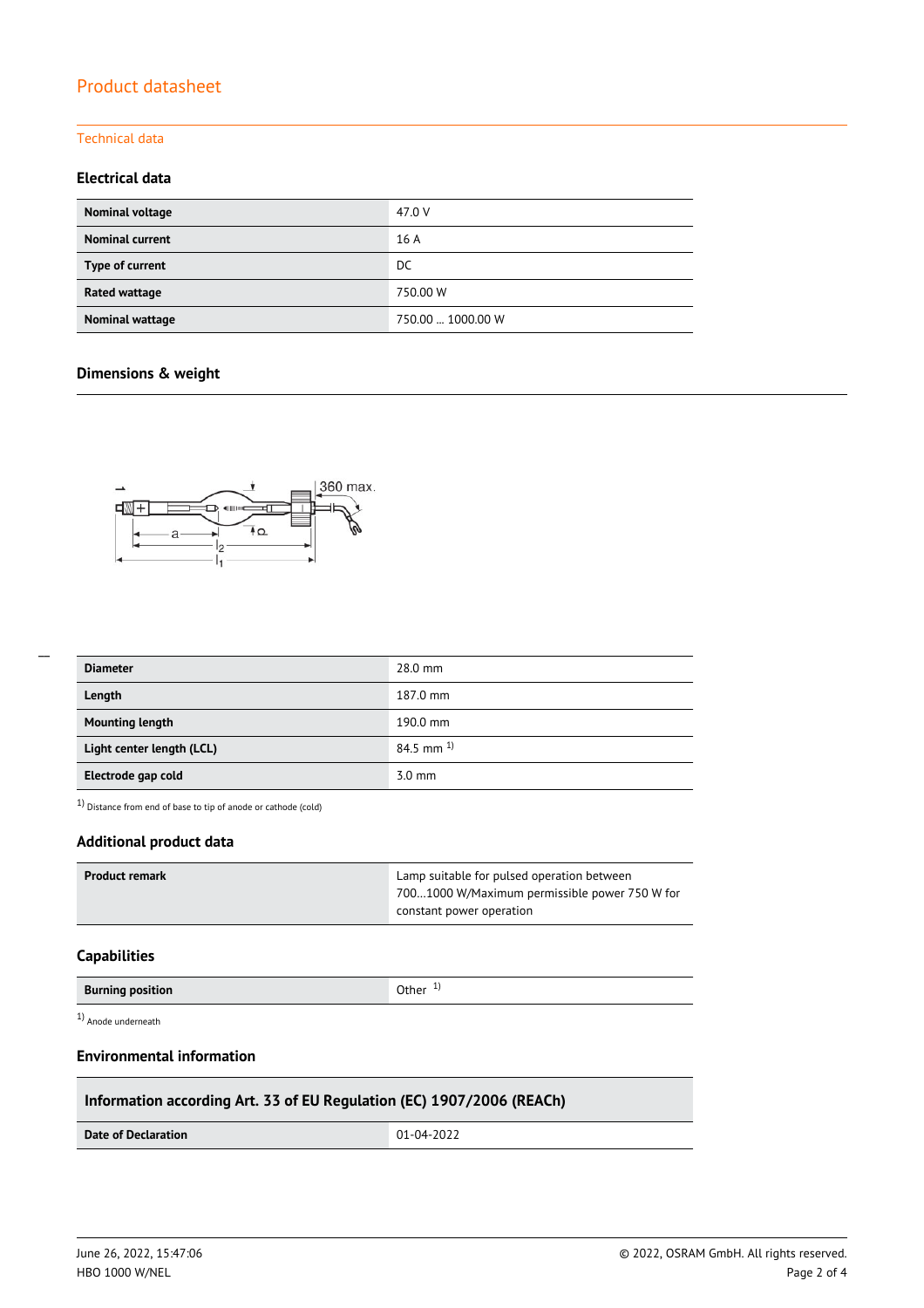| <b>Primary Article Identifier</b> | 4050300412603                                                                                         |
|-----------------------------------|-------------------------------------------------------------------------------------------------------|
| Candidate List Substance 1        | Lead                                                                                                  |
| CAS No. of substance 1            | 7439-92-1                                                                                             |
| Safe Use Instruction              | The identification of the Candidate List substance is<br>sufficient to allow safe use of the article. |
| Declaration No. in SCIP database  | B7AAD6B7-239D-4797-A805-AE6751A3F976                                                                  |

\_\_